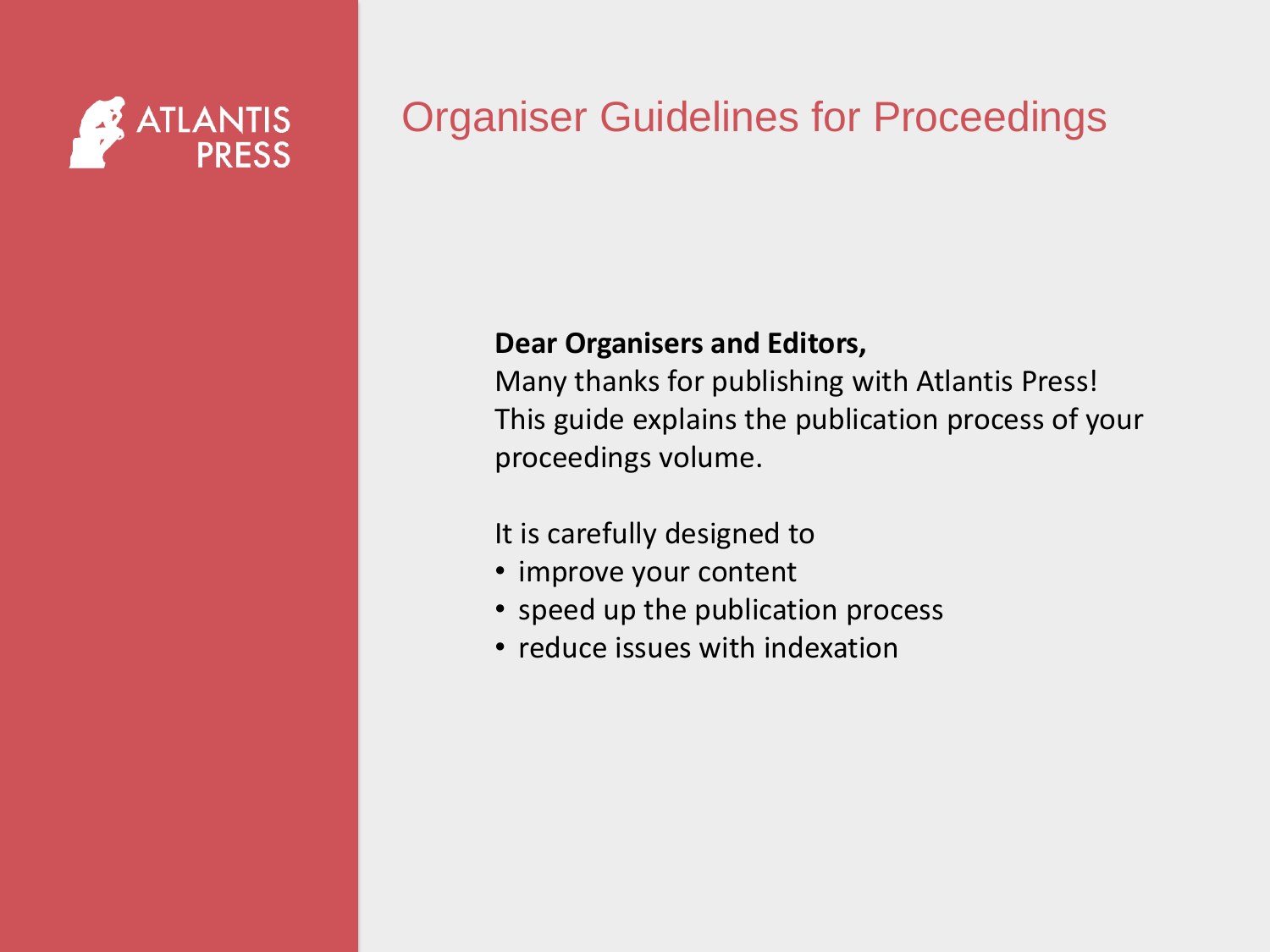

# Step 1 Author Submissions

- **1. Try to attract diverse, international and highly-cited authors**
- **2. Forward the link to the [author instructions](https://www.atlantis-press.com/policies/submission-and-author-guidelines), [code of conduct](https://www.springernature.com/gp/authors/book-authors-code-of-conduct) and other files that our colleagues will send you after contract signing**

## Step 2 Peer Review

#### **1. Consider screening submissions for plagiarism because**

- 1. reviewers don't waste time on plagiarised and therefore unacceptable submissions and
- 2. you avoid delays and fees during our own plagiarism checks (see step 4)

We can give you access to our anti-plagiarism portal (€100 for set-up and €5 per paper).

- **2. Ensure a diverse and international editorial board with experts in the field and list the members on the conference website**
- **3. Ensure that only papers that are in the scope of the conference are accepted**
- **4. Ensure that articles with extreme remarks and discriminatory content are not accepted**
- **5. Consider using a submission and reviewing system (eg. EquinOCS, Easy Chair, Editorial Manager, etc.)**

## Step 3: Write a Preface

- **1. You are free to write a nice preface to explain the context and contents of the conference and proceedings volume**
- **2. It is however essential that the first two paragraphs include the following information:**
	- 1. Time, date and place of the conference
	- 2. Mention if the conference was held virtually
	- 3. Aims and scope of the conference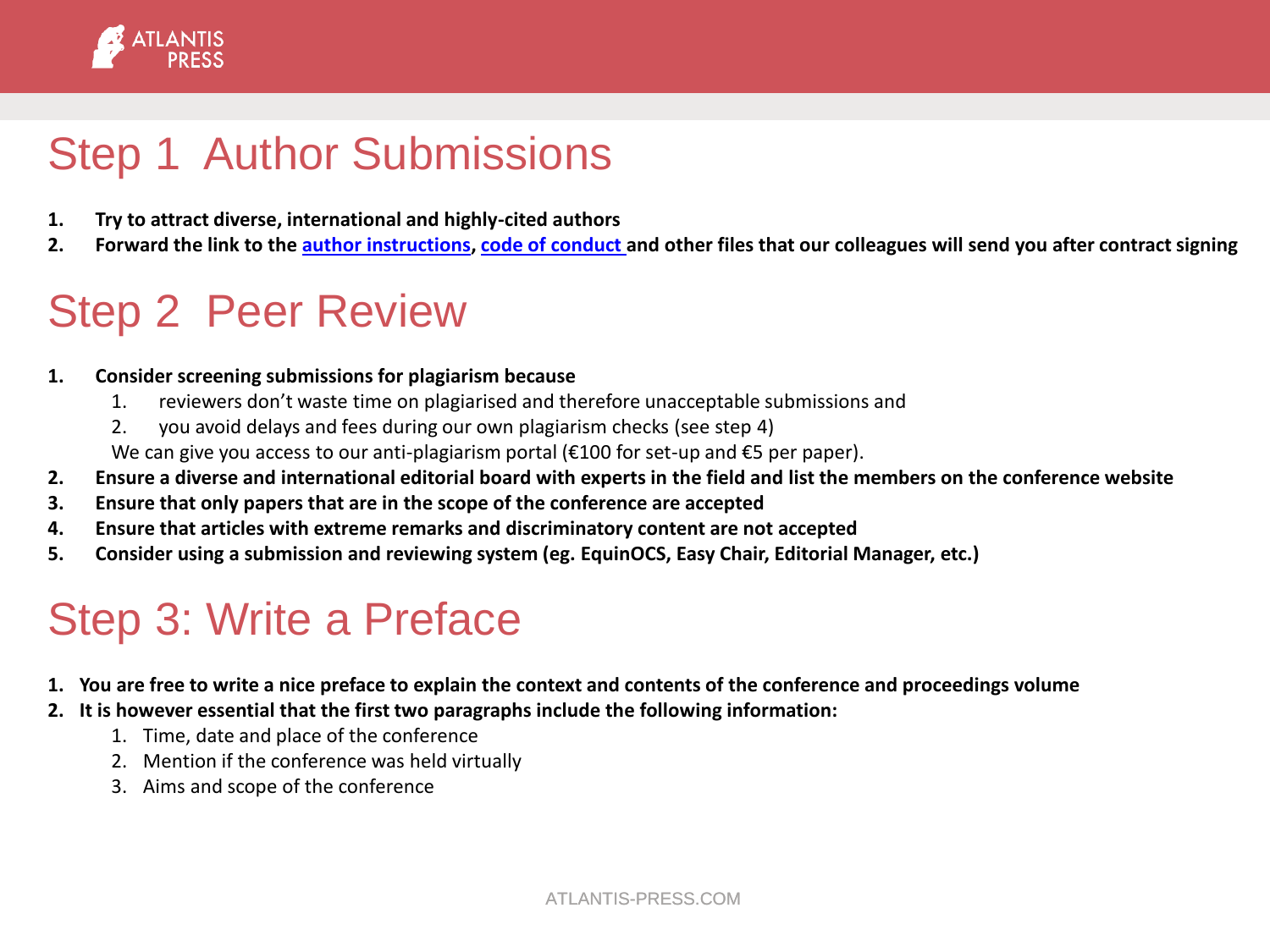

## Step 4 Submit to Atlantis Press

#### **1. Prepare and finalise manuscript files**

- 1. Provide the source files (Word or LaTeX) and a PDF for each paper
- 2. Make sure all papers in their final accepted version are included
- 3. Make sure no duplicate papers are included
- **4. Changes after submission may be difficult or impossible!**
- **2. Fill out the organiser and editor list**: please use our [the Excel template](https://www.atlantis-press.com/policies/submission-and-author-guidelines)
- **3. Create a Peer Review statement:** you can use and edit [our Word template](https://www.atlantis-press.com/policies/submission-and-author-guidelines)
- **4. Fill out the table of content:** please use our [the Excel template](https://www.atlantis-press.com/policies/submission-and-author-guidelines)
- **5. Submit**
	- 1. Ideally submission should not take place later than 9 months after the conference took place
	- 2. Our colleagues will send you a link to the Springer Nature manuscript upload portal to submit your manuscript
	- 3. Upload **finalised and complete** files i.e.
		- 1. Manuscript files (Word or LaTeX and PDF)
		- 2. Permission forms for any third party content your authors have used
		- 3. The organiser and editor list
		- 4. The table of contents
		- 5. Preface (see previous slide)
		- 6. Peer Review and Ethics Statement (see above)
		- 7. Provide title of the volume and make sure you include the terms "Proceedings", "Meeting", "Conference", "Symposium", "Seminar" or "Workshop"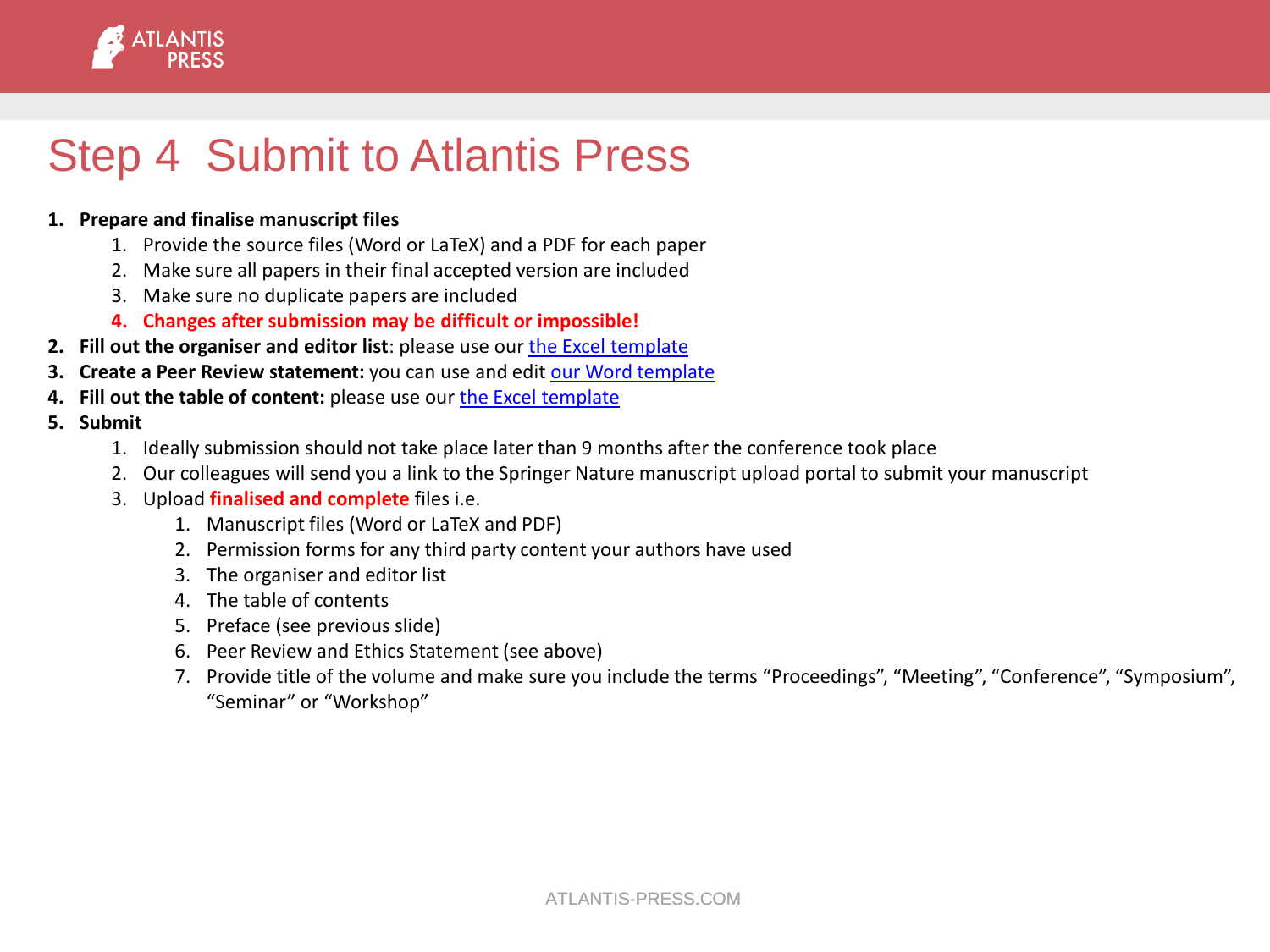

## Step 5 Editorial Checks and Production

- **1. What we will do:** We will carry out a number of checks to ensure good quality and compliance with COPE publishing ethics e.g. layout, typos, grammar, plagiarism and if the scope of the papers fits with the scope of the conference and our series.
- **2. Corrections**: If our editorial and production team asks you for corrections please return them as soon as possible.
- **3. Refusal**: We will not publish papers that are out of scope, contain plagiarism or violate publishing ethics principles. We will charge half the fee for refused papers.
- **4. Expected turn-around time:** generally we will return our comments after 5-7 working days at latest, provided that the material is prepared according to our template and instructions.

# Step 6 Proofs

- **1. What we will do:** After we have finished editorial checks and typesetting, we will email you the proofs for your approval.
- **2. You have now 7 calendar days for a final check**. If we don't hear from you after 7 calendar days we assume you are happy with the outcome and we will publish the whole proceedings.
- **3. Corrections**: This is the very last opportunity for any changes. However, we will only be able to implement minor changes to the content at this stage

# Step 7 Publication

- **1. What we will do:** Your proceedings volume will be published on atlantis-press.com. We register ISBNs and DOIs, list it as a published work and submit it to indexation services. Your work is now officially part of the academic literature!
- **2. Corrections:** The rules of academic publishing do **not** allow us to make any changes or remove or add papers unless they comply with COPE guidelines.
- **3. Invoice:** The invoice is usually sent within one week after the publication but sometimes also during production stage.
- **4. Conference website:** Keep the conference website available after publication it is used by readers and indexation services